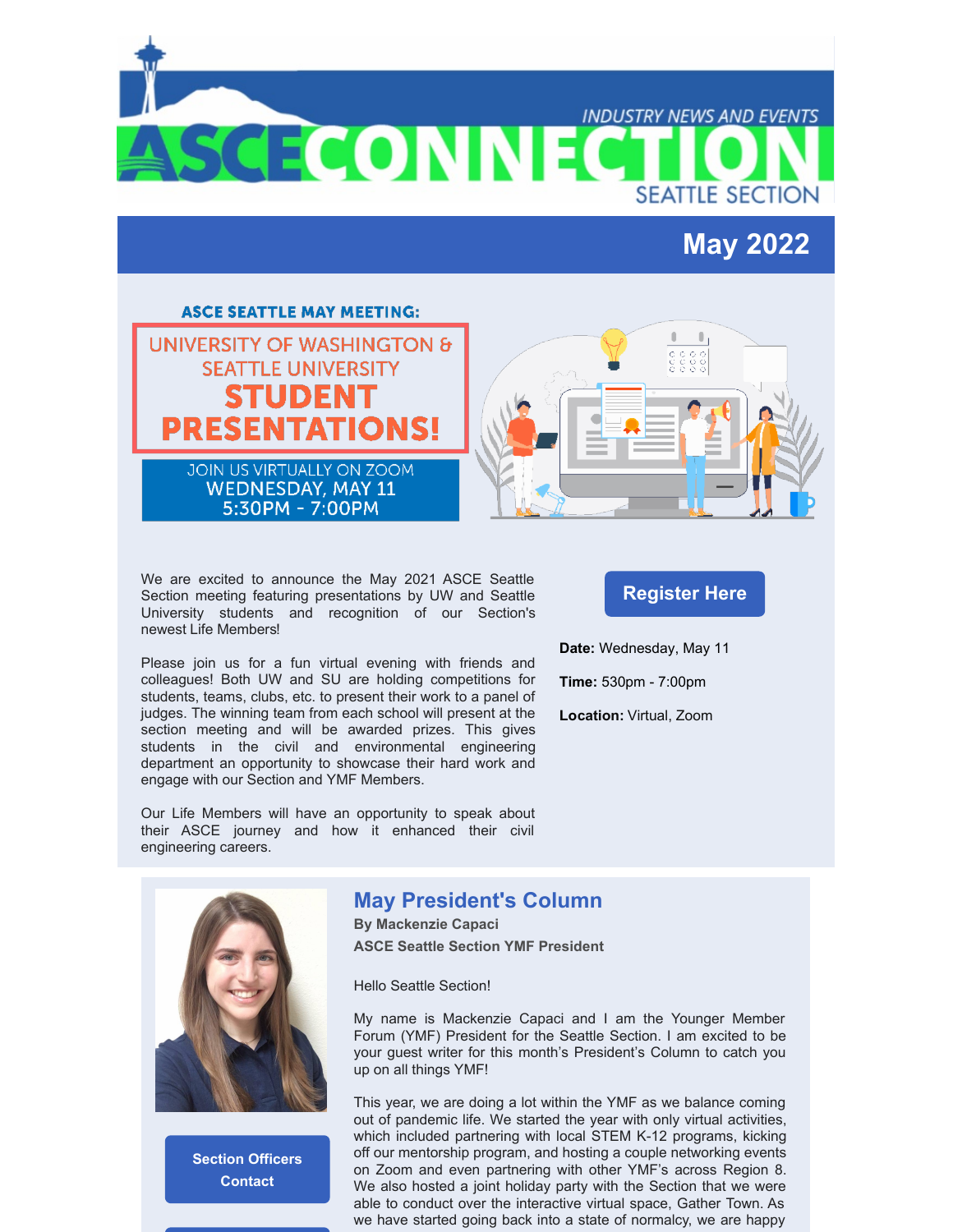**[Newsletter](mailto:communications@seattleasce.org) Editor Contact**

**[Upcoming](http://sections.asce.org/seattle/events) Events Calendar**

**Recent Board Meeting [Minutes](http://sections.asce.org/seattle/node/36)**

**Current Job Board [Openings](http://sections.asce.org/seattle/node/21)**

> **Post a Job [Opportunity](https://sections.asce.org/seattle/advertising-job-postings)**

**Younger [Members](https://www.seattleasceymf.org/) Forum**

**JUNE 2022 NEWSLETTER CONTENT DEADLINE: May 20, 2022**

to announce that in-person events are back! In March, we had our first in-person networking event at Aslan Brewing, and this month we had a technical tour of the Seattle Public Utilities (SPU) Material's Testing Lab, followed by networking at Hood Famous.

We were grateful to have SPU as our first Technical Tour of this year, as they have always been an amazing supporter of the Seattle YMF! In addition to other sponsors, SPU once again helped make the 27<sup>th</sup> Annual Popsicle Stick Bridge (PSB) Competition a reality by donating their time and equipment to stress test the high school student bridges. This year we were happy to have 15 student bridges from 5 schools throughout the Puget Sound Area, and 2 corporate bridges. We hosted PSB again virtually this year but are looking forward to having them back at the Museum of Flight in the coming years.

In spite of not having PSB at the Museum of Flight, they were gracious enough to work with us for this year's Executive Forum, providing their auditorium as a place for our panel discussion, and with audio and visual aid for this hybrid-virtual event. The Executive Forum is an event that provides young engineers with an opportunity to hear from prominent industry leaders. This year's panel featured Howard McKenzie, Vice President and Chief Engineer at Boeing, Kevin Dayton, Chief Engineer and Assistant Secretary at WSDOT, Kristen Simpson, Director of SDOT, and Ron Lewis, executive Director of Design Engineering and Construction Management at Sound Transit. The group of panelists discussed this year's topic "Building the Future: Transitioning from a Pandemic" giving insight into their career paths and experiences, how their companies have adapted over the last couple years, and how the new infrastructure bill will affect Western Washington and the greater Seattle area.

As I mentioned, the YMF has also continued its joint Mentorship Program with the Seattle Section, which pairs YMF and Section members together to promote professional growth, provide support, advice, encouragement, and coaching wherever possible. We kicked off the program earlier this spring and have 6 pairs.

Our K-12 Outreach program has joined forces with local programs including the Washington Alliance for Better Schools' After School Stem Academy, participating in the Fall, Winter, and Spring Sessions, and participated as judges for the Future Cities Competition, judging student reports, models, and presentations. The YMF has always strived to connect more professionals with K-12 students to inspire STEM participation. We are actively working to collect local teacher contact information to build a network community. If you know of teachers that would be interested in connecting with us for engagement opportunities, please direct them to our teacher interest form:

**[https://docs.google.com/forms/d/e/1FAIpQLSePF9ax4tEymWzi8](https://docs.google.com/forms/d/e/1FAIpQLSePF9ax4tEymWzi8yg7FKf4qYBV-EhAtW-3bD0DcE8tN3m5eg/viewform) yg7FKf4qYBV-EhAtW-3bD0DcE8tN3m5eg/viewform**

Our annual Leadership Retreat, which joins the Seattle and Portland YMFs together for a fun weekend of networking and team building was brought back this year! We had 12 Seattle members and 6 Portland members attend this *Beach Retreat* in Pacific City, Oregon. We spent the weekend not only building our relationship but drip sandcastles as well. It was a fun time networking, making meals together, relaxing at the beach, and hiking the local sand dunes.

In most recent news, this past week was the Pacific Northwest ASCE Student Symposium, which was hosted by the University of British Columbia (UBC). This conference hosts the regional Concrete Canoe Competition, Steel Bridge Competition, Sustainable Solutions, Environmental (Water Treatment) Competition, and the Daniel W. Mead Technical Paper Competition. It also featured three Pop-Up Workshops: Leadership & Time Management, Leading Groups & Communication, and Networking & Meetings. There were 12 participating schools who all did an amazing job! Despite the virtual format, teams still built canoes and bridges, gave presentations, wrote technical papers and proposals,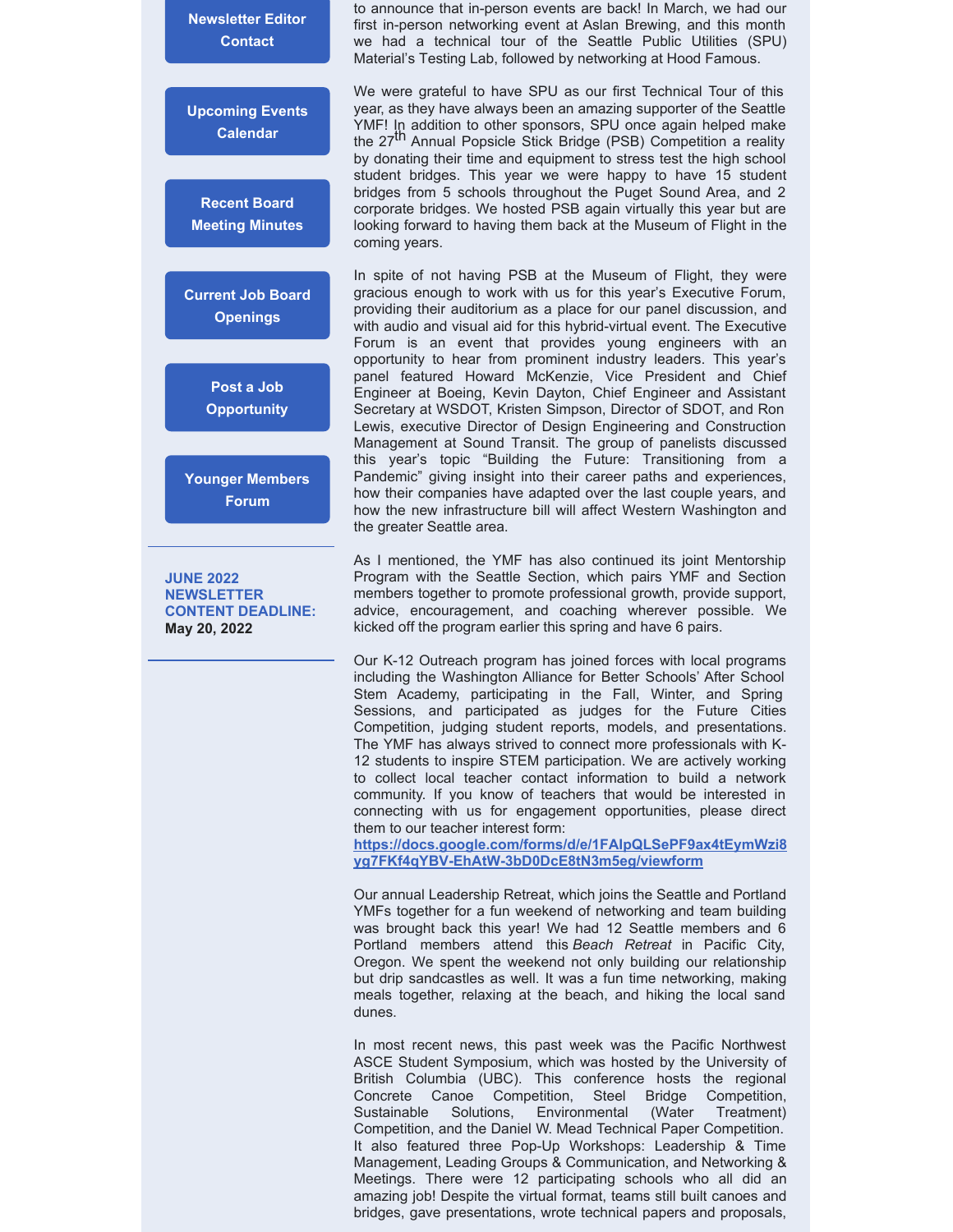generated cost estimates, and created digital posters. The Seattle YMF hosted a virtual networking event on Thursday evening for the students. We played bingo, Kahoot, gave away prizes, and provided an opportunity for students to network with younger members. Overall, 12 schools (+1 guest school) participated in the symposium and did an amazing job not only representing their universities but ASCE as well.

**Congratulations to the following winners:** Concrete Canoe:

- 1st place University of British Columbia
- 2nd place University of Washington
- 3rd place Montana State University

Steel Bridge:

- 1st place University of Alaska Fairbanks
- 2nd place University of Alaska Anchorage
- 3rd place University of Idaho

Sustainable Solutions:

- 1st place Portland State University
- 2<sup>nd</sup> place University of Portland

Environmental (Water Treatment):

• 1st place – Portland State University

2nd place (tie) – Gonzaga University & University of Portland Daniel W. Mead Paper:

- 1st place Oregon Institute of Technology
- 2nd place University of Washington
- 3rd place Gonzaga University

We had some volunteers from the Seattle YMF participate in judging and coordination during the year and I would personally like to thank them for the extra time and support they lent to the students. And of course, a huge shoutout to the UBC team for organizing this symposium! I was fortunate enough to join in on many of the coordination calls with nationals throughout the last year and got to see firsthand the effort they put in and the amazing adaptability and perseverance these students have. On top of an already massive undertaking, which is the conference itself, they had to deal with many unknowns from the pandemic. They put together an amazing conference and all should all be very proud of the work they've done!

Thank you all so much for taking the time to learn a little about what the YMF has been up to the last few months, we still have a lot planned for the remainder of the year and are excited for what's to come! If you'd like more information on our programs, please check out the links below! Have a wonderful May!

- Website: <https://www.seattleasceymf.org/>
- Facebook: <https://www.facebook.com/seattle.asce.ymf/>
- Instagram: <https://www.instagram.com/seattleasceymf/>
- YouTube channel: <https://www.youtube.com/user/seattleasceymf> • If you are interested in volunteering for K-12 Outreach events, please fill out this volunteer interest form: [https://docs.google.com/forms/d/e/1FAIpQLSczeUED58xcz](https://docs.google.com/forms/d/e/1FAIpQLSczeUED58xczQY3ZFFam8hwlrPo8hHB-ULkWOTFasd4m2hHGQ/viewform) QY3ZFFam8hwlrPo8hHB-ULkWOTFasd4m2hHGQ/viewform

Are you considering becoming an ASCE Member? **Each month we'll be highlighting a unique benefit of membership.**

#### **Immerse Yourself in ASCE Week**

You can earn up to 40+ PDHs by participating in one or multiple seminars, technical tours, and networking opportunities, all in one place.

### **Join ASCE [Today!](https://www.asce.org/join/)**

**To learn about all the great Member [Benefits,](https://www.asce.org/-/media/asce-images-and-files/membership/documents/asce-member-benefits-guide.pdf) check out this guide!**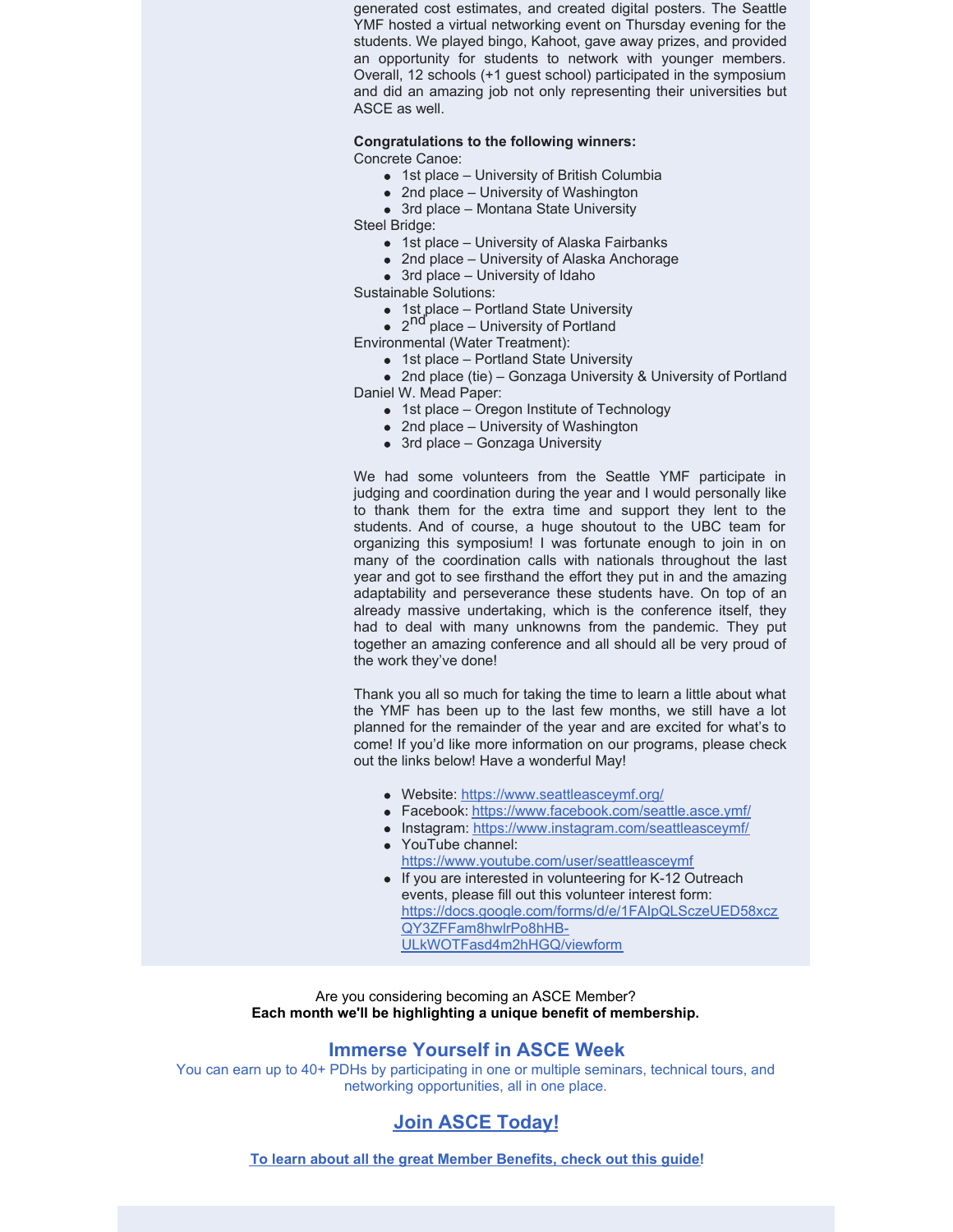

# **2022 ASCE Seattle Officer Elections**

The 2022 Election of the ASCE Seattle Section Board of Directors will take place between May 9 and May 27, 2022. Online ballots will be emailed to Section members on Monday, May 9. If you are a Section member and do not receive a ballot by end of day May 9, please contact Don Nguyen at [president@seattleasce.org](mailto:president@seattleasce.org).

The following positions will be put forth:

- President-Elect
- Treasurer
- Director of Technical Committees

Nominee bios will be provided with the voting ballots.

Not an ASCE member yet? **Become a [member](https://www.asce.org/join/) today!**

Already a member? **[Renew](https://sp360.asce.org/SSO/Login.aspx?vi=7&vt=074bb875200065dae89b1391a689315bb41bc74ae1f36a8510bfb22dd6fa0b5645580f7990bc494a31cc1adcdd7033d51cd7cad27c2c13a30d56462ac2b9d5b45cb266869f27935d7c4873bd1867bc3d9881a3bb24cf13a544f42b84faa0329ffe86e5bbaf2420bca1fe9b37fb75bfcd65224e357a8680714b9aa570b2632cc7f612c5562a4aaca73d630419cb2696cd688ea4cd698f3f100af6a6fba222e3acbeb84c22fcdee8e6cc665c7b084a21af84c1de95412027c26a164c1c253cb995)** your membership!

## **Upcoming Committee Meetings**

#### **History & Heritage Committee**

The ASCE Seattle **History and Heritage Committee's** next meeting will be held on **Saturday, May 7, at 8:30am**. History & Heritage Committee meetings are held via Zoom. If you are interested in joining ASCE Seattle's History and Heritage Committee or attending their monthly virtual meetings, reach out to **Cindy [Hirsch](mailto:msairportchick@hotmail.com)**[.](mailto:msairportchick@hotmail.com)

#### **EWRI Committee**

The EWRI March online lunch presentation is on **Thursday, May 9 at 12 noon**.

Contact **[seattleascewre@gmail.com](mailto:seattleascewre@gmail.com)** if you are interested in being added to the Seattle Section EWRI mailing list to make sure you receive EWRI meeting notices and the link to join the virtual meeting!

#### **Diversity Committee**

The next Diversity Committee Meeting is scheduled for **Tuesday, May 17 at 5pm.**

If you are interested in joining ASCE Seattle's Diversity Committee or attending their monthly virtual meetings, reach out to Diversity Chair, **[Joshua](mailto:diversity@seattleasce.org) Shin.**

# **ATC-20 "Post-Earthquake Safety Evaluation of Buildings" Training**

#### **Web Event: [ATC-20,](https://nam12.safelinks.protection.outlook.com/?url=https%3A%2F%2Fr20.rs6.net%2Ftn.jsp%3Ff%3D001_TsRV8AU86f5mDtW9XSS2HYSgYDbaB5vc1mNVK7ti5UUsnZUKCfZsOVHnyDnvU689klOBfQLzyW3LYIToWcwB2u4qtLtETVFVMKTSeNn50C5-u3SpYoS8VySRmquw5JvM2XDcn0-eytIjVYh-EETC-dkqUFZ6hItLsxy_87i84pU18ti1kj1z77bAmUKmQ62H7urrltz10c%3D%26c%3D_imnhVEvvEN2owKev92BFo0ZHiatarfzz8A_JjkOzkqSFeLA70A1QA%3D%3D%26ch%3De2ltKQvv2wQ0e12nFsWTdEU4LjAfiXPVRs8x_4R7-geVRSer4xNEbg%3D%3D&data=05%7C01%7C%7C163ed7c236a545f0c66d08da2226461e%7C84df9e7fe9f640afb435aaaaaaaaaaaa%7C1%7C0%7C637859845067190674%7CUnknown%7CTWFpbGZsb3d8eyJWIjoiMC4wLjAwMDAiLCJQIjoiV2luMzIiLCJBTiI6Ik1haWwiLCJXVCI6Mn0%3D%7C3000%7C%7C%7C&sdata=8qTWK06bPwwGVRvTURYFiUg14nuz%2BD5rB57ixWmBg6I%3D&reserved=0)** *[Post-Earthquake](https://nam12.safelinks.protection.outlook.com/?url=https%3A%2F%2Fr20.rs6.net%2Ftn.jsp%3Ff%3D001_TsRV8AU86f5mDtW9XSS2HYSgYDbaB5vc1mNVK7ti5UUsnZUKCfZsOVHnyDnvU689klOBfQLzyW3LYIToWcwB2u4qtLtETVFVMKTSeNn50C5-u3SpYoS8VySRmquw5JvM2XDcn0-eytIjVYh-EETC-dkqUFZ6hItLsxy_87i84pU18ti1kj1z77bAmUKmQ62H7urrltz10c%3D%26c%3D_imnhVEvvEN2owKev92BFo0ZHiatarfzz8A_JjkOzkqSFeLA70A1QA%3D%3D%26ch%3De2ltKQvv2wQ0e12nFsWTdEU4LjAfiXPVRs8x_4R7-geVRSer4xNEbg%3D%3D&data=05%7C01%7C%7C163ed7c236a545f0c66d08da2226461e%7C84df9e7fe9f640afb435aaaaaaaaaaaa%7C1%7C0%7C637859845067346903%7CUnknown%7CTWFpbGZsb3d8eyJWIjoiMC4wLjAwMDAiLCJQIjoiV2luMzIiLCJBTiI6Ik1haWwiLCJXVCI6Mn0%3D%7C3000%7C%7C%7C&sdata=viV70m4ZRRRlbD2%2BHgVIaHF83V8GECIz7Es3zoF0m8g%3D&reserved=0) Safety Evaluation of Buildings*

**Date & Time:** Tuesday, May 24, 9am-1pm (PT)/8am-12pm (Alaska)

**Register:** [https://us02web.zoom.us/webinar/register/WN\\_JiwRl2seSWC\\_AIhQuW8ImA](https://nam12.safelinks.protection.outlook.com/?url=https%3A%2F%2Fr20.rs6.net%2Ftn.jsp%3Ff%3D001_TsRV8AU86f5mDtW9XSS2HYSgYDbaB5vc1mNVK7ti5UUsnZUKCfZsOVHnyDnvU68LGbb1RX70SJO_dqwMS9Hjrm6vYeJ5D9uCG1GMo7zZY-AKtxt_MkMXSXXstaexdTHr7B-OWa7HN0dV_nb3C2MHAMDEuvohgPNexzbNJMHNFrwe0e7uXaQXh1_GCGNKZK55maGOoH0MS6Xsr0VEqXa2GGF_ai5ccoMmbPjDINIGHo_YZ3zLYKTa1xImFWAxYPQNsP92K3l29lNNx53XEFvaaVMTkCUs0yphv-akbyfjnci_dxxrTcRJ6MTFtDeSTrnMFew7Q-0MF8XZSYdjxwXixEXfVs92B7ER70Y0SCG6tkE3etxAiMrD37Hm7cptmzK7Gs75SqvimEVZTFhivFuxJ6mtjpA08cPj5q4m3DY0AGnUkAS2I8ay8klIDrpJPn9Vst2HOPjUe_KcN_l4p0rarkthMsLlFzid1yo5fezD9IhYdmp9nQKoFwZstpQtdqdQpcVWnmiF21UsdbMjyMEXYtDfTrjyjW-mM3fi6Cfzd0pxkmY-wOiXV-OpSNCazJ4a26Z1aGcyULgUgtKqi_cO1fDftp_ZWtznKasFGQ99D7-SrFwkI-dSikx8oY_qAlkGnkZdtTqBqQ5LpPoK9QgR8s2GtZB938E0RQnYQQbs57O0HQtVi3xjnzNkNWZutpcUVL4Zt0sZ07xGOlNQJj2Hw%3D%3D%26c%3D_imnhVEvvEN2owKev92BFo0ZHiatarfzz8A_JjkOzkqSFeLA70A1QA%3D%3D%26ch%3De2ltKQvv2wQ0e12nFsWTdEU4LjAfiXPVRs8x_4R7-geVRSer4xNEbg%3D%3D&data=05%7C01%7C%7C163ed7c236a545f0c66d08da2226461e%7C84df9e7fe9f640afb435aaaaaaaaaaaa%7C1%7C0%7C637859845067346903%7CUnknown%7CTWFpbGZsb3d8eyJWIjoiMC4wLjAwMDAiLCJQIjoiV2luMzIiLCJBTiI6Ik1haWwiLCJXVCI6Mn0%3D%7C3000%7C%7C%7C&sdata=3ndVJBQ8FhuZuI2RHF2TPBDt2FyodbhmO86fd7KfrNk%3D&reserved=0)

**Description:** This free training provides instruction on rapid and detailed evaluation procedures for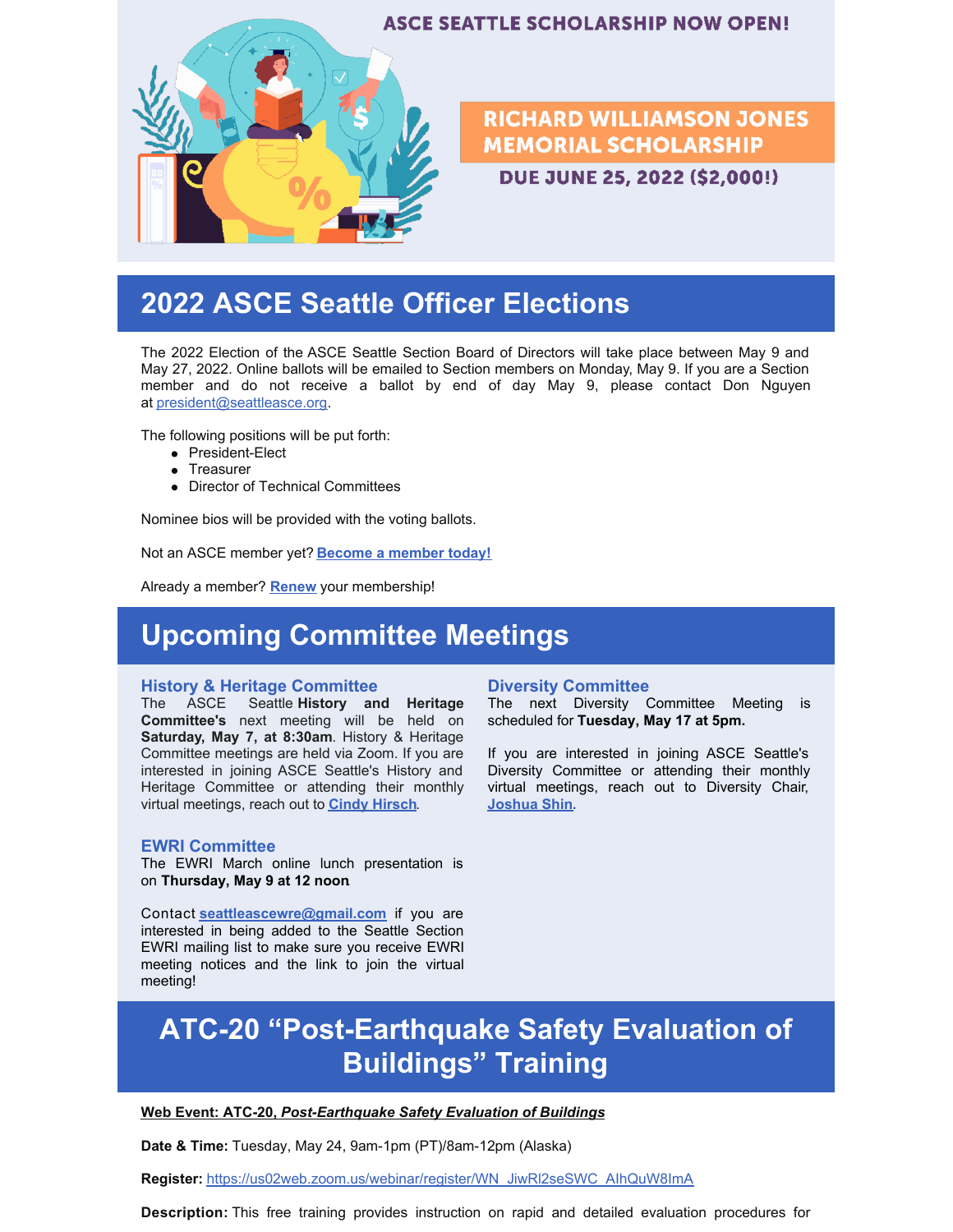evaluating earthquake-damaged buildings and posting them as INSPECTED (apparently safe, green placard), LIMITED ENTRY (yellow placard), or UNSAFE (red placard). The web-based training provides examples that allow attendees to evaluate building damage conditions, assess the overall risk from the damage, and recommend which of the three placards should be posted on the building.

**Instructor:** Keith Porter, Research Professor, University of Colorado Boulder, and Principal, SPA Risk

**Audience:** Building officials, engineers, architects, building owners, emergency managers, risk analysts, and other interested citizens and volunteers.

**Document:** Hard copy available free of charge to attendees who complete the request form after the training.

**PDH Eligible:** Yes. (Note: In the case of multiple participants watching the training on the same device, a PDH certificate will only be issued to the individual who registered for the training.)

### **SPU Customer Review Panel Call for Volunteers**

**SPU's Customer Review Panel (CRP) is seeking new members for July 2022 appointment.**

CRP members participate with SPU leadership provide advice and recommendations to the Mayor and City Council on the Utility's strategic plan and rates. CRP members bring expertise in community, with different professional and life experiences, to ensure SPU fosters healthy people, environment, and economy by partnering with our community to equitably manage water and waste resources for today and for future generations. SPU is especially interested in members who can actively partner on our commitments to Our City Values and Social Justice and CARES principles.

We are actively seeking a diverse candidate pool to help inform SPU on its work and vision to become a community-centered utility. Persons from Black,



Help Guide Your Utility's Future. Keep utility rates affordable, and our drinking water delicious. Join SPU's Customer Review Panel.

Find out more at (206) 348-1901 or visit Seattle.gov/utilities/CRP

Indigenous, Communities of Color, Immigrant & Refugee communities and low-income backgrounds are highly encouraged to apply.

Learn more about the CRP's work and how to get involved a[tseattle.gov/utilities/CRP/](http://seattle.gov/utilities/about/plans/strategic-business-plan/customer-review-panel)

**Applications are due May 9, 2022.**

## **LOCEA Spotlight**

Congratulations to the winners of the 2022 LOCEAAwards (presented March, 2022)! Each month we will be highlighting a different LOCEA award winning project. This month we are pleased to highlight the winner in the **Small Projects & Non Construction Studies Category**:

#### **Northgate Link Extension**

**Project Owner:** Sound Transit **Nominated by:** McMillen Jacobs Associates

One of Washington state's most significant transit projects, the Sound Transit Northgate Link Extension project, connects Seattle's Northgate business/retail center with the University District. As an extension of Line 1 (formerly Central Link), the project consists of 4.3 miles of double‐track light rail, 3.5 miles in twin bored soft‐ ground tunnels, 0.8 miles in retained cut portal structure, and an elevated trackway. The project, which opened on October 2, 2021, connects travelers from Northgate to



downtown Seattle's Westlake Station in just 14 minutes and is expected to see 41,000 to 49,000 daily riders by 2022 and significantly reduce traffic congestion through the Interstate‐5 corridor.

The \$1.9 billion project includes two underground transit stations (Roosevelt Station and University District Station), ancillary structures, an elevated multimodal station (Northgate Station), and an underground transit parking garage. The project area is characterized by dense, urban neighborhoods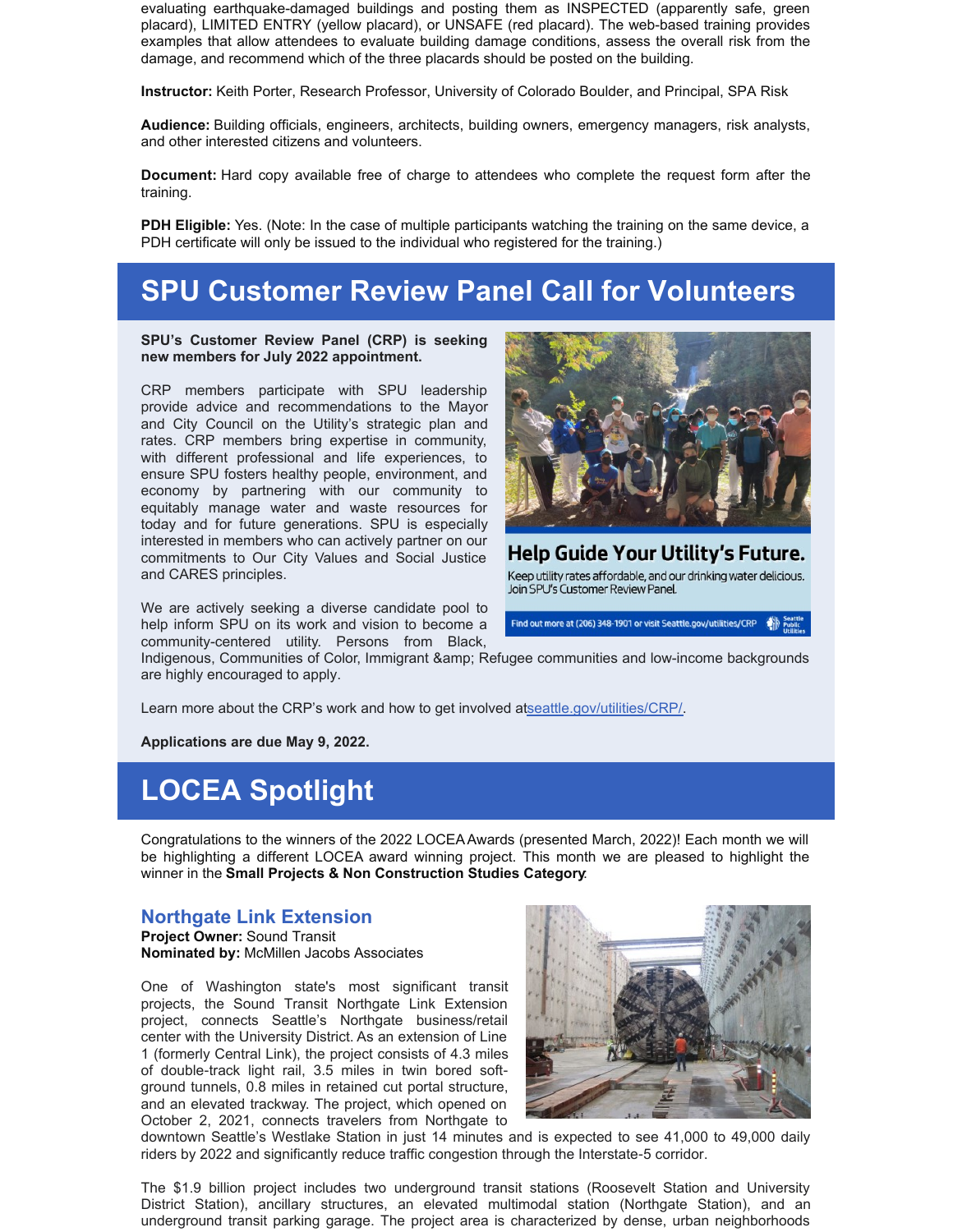and complex subsurface and groundwater conditions, which required optimizing the location and alignment of the underground elements. McMillen Jacobs designed the tunnels, provided structural design on the bottom‐up underground station excavations, and was responsible for geotechnical services as the prime engineering consultant. McMillen Jacobs was also responsible for project management, estimating and scheduling, and project controls for the design team, which consisted of over 30 firms.

**Read about all the LOCEA Award [Winners](https://sections.asce.org/seattle/awards) here.**

### **David Thompson's Mapping of Western North America as ASCE International Historic Civil Engineering Landmark**

At the January 15, 2022 meeting of the national ASCE Board of Directors, the nomination of David Thompson's Mapping of Western North America was approved as an International Historic Civil Engineering Landmark (IHCEL), the 62<sup>nd</sup> such designation by ASCE.

A member of the Seattle Section's History and Heritage Committee researched David Thompson's work for 10 years and drafted the nomination with assistance from other committee members. The nomination was finalized by members of the ASCE and Canadian Society for Civil Engineering (CSCE) National History and Heritage Committee Committees.

David Thompson was noted for his 24 years of work from 1790 to 1814 for both of the two large Canadian fur trading organizations of the time, Hudson's Bay Company (HBC) and the North West Company (NWC). In this time span he conducted ground surveys and mapped 1.7 million square miles of the Canadian interior and the U.S. States of Wisconsin, Minnesota, North Dakota, Montana, Idaho and Washington from Hudson's Bay to the Pacific Ocean. He has been called by some historians as "The greatest land geographer to have lived".

A plaque noting Thompson's work will be dedicated at the annual CSCE conference at Whistler, B.C. in May 2022 and permanently placed later at a historical reconstruction of the NWC field headquarters near Thunder Bay, Ontario. The ASCE Minnesota and Montana Sections also participated in the nomination

and will display duplicate plaques at locations still to be decided.

### **Membership Discount for WSDOT Employees**

Attention [WSDOT](https://www.linkedin.com/feed/hashtag/?keywords=wsdot&highlightedUpdateUrns=urn%3Ali%3Aactivity%3A6887438154735984640) employees! A new ASCE membership discount is now available to you! WSDOT employees can now receive a **25% discount on membership renewals and new memberships using promo code DOT-WSDOT**. Enjoy all



the benefits of membership, including 10 free professional development hours (PDHs) and more!

Not currently a member? Go to **<https://www.asce.org/join/>** and Click "Join Now." Use your WSDOT email address (alternate emails can be added later) and use the promo code to receive 25% off!

If you need any assistance in joining, please contact ASCE at (800) 548-2723 or **[gov\\_engineer@asce.org](mailto:gov_engineer@asce.org)**.

## **K-12 Volunteer Interest Form**

**Are you interested in volunteering for K-12 STEM events and interested in inspiring the next generation of engineers?**

If you answered **YES**, please fill out the google form to the right if you would like to be updated about future K-12 volunteer events in the Seattle Area. After you fill out this form, you will be notified of K-12 volunteer opportunities in the area. Please know that you are not required to sign up for any event by filling out this form.

Please contact Nicki Peden (K-12 Outreach Chair) at **[k12asce.seattle@gmail.com](mailto:k12asce.seattle@gmail.com)** for any questions, comments or additional information